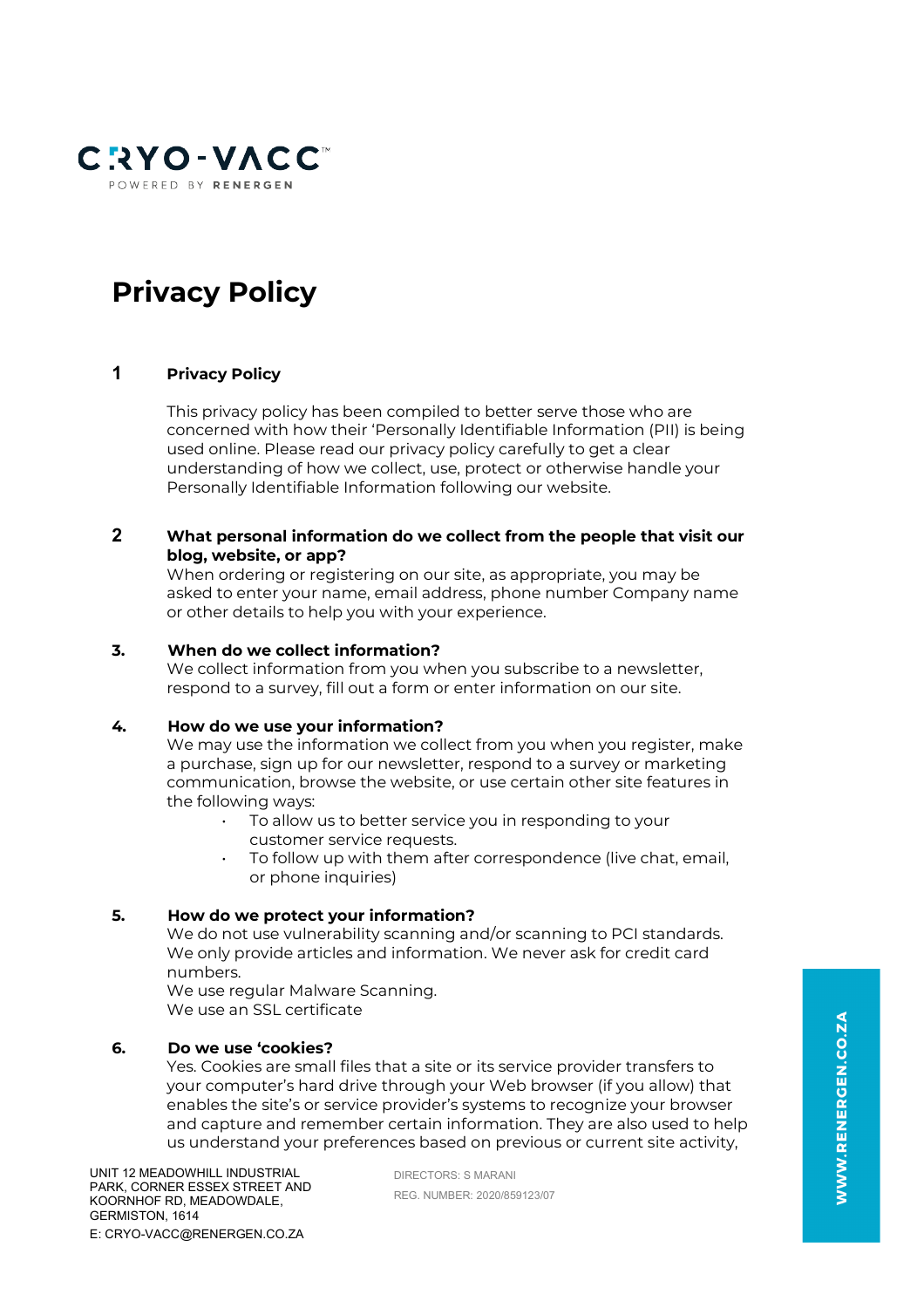

which enables us to provide you with improved services. We also use cookies to help us compile aggregate data about site traffic and site interaction so that we can offer better site experiences and tools in the future.

#### **We use cookies to**

Understand and save users' preferences for future visits.

Compile aggregate data about site traffic and site interactions to offer better site experiences and tools in the future. We may also use trusted third-party services that track this information on our behalf.

You can choose to have your computer warn you each time a cookie is being sent, or you can choose to turn off all cookies. You do this through your browser settings. Since each browser is a little different, look at your browser's Help Menu to learn the correct way to modify your cookies.

If you turn cookies off, some of the features that make your site experience more efficient may not function properly. It won't affect the user's experience that makes your site experience more efficient and may not function properly.

#### **7. Third-party disclosure and third-party links**

We do not sell, trade, or otherwise transfer to outside parties your Personally Identifiable Information. We do not include or offer third-party products or services on our website.

#### **8. Google**

Google's advertising requirements can be summed up by Google's Advertising Principles. They are put in place to provide a positive experience for users. <https://support.google.com/adwordspolicy/answer/1316548?hl=en>

We use Google AdSense Advertising on our website.

Google, as a third-party vendor, uses cookies to serve ads on our site. Google's use of the DART cookie enables it to serve ads to our users based on previous visits to our site and other sites on the Internet. Users may opt out of the use of the DART cookie by visiting the Google Ad and Content Network privacy policy.

#### **We have implemented the following**

We, along with third-party vendors such as Google use first-party cookies (such as the Google Analytics cookies) and third-party cookies (such as the DoubleClick cookie) or other third-party identifiers together to compile data regarding user interactions with ad impressions and other ad service functions as they relate to our website.

DIRECTORS: S MARANI REG. NUMBER: 2020/859123/07